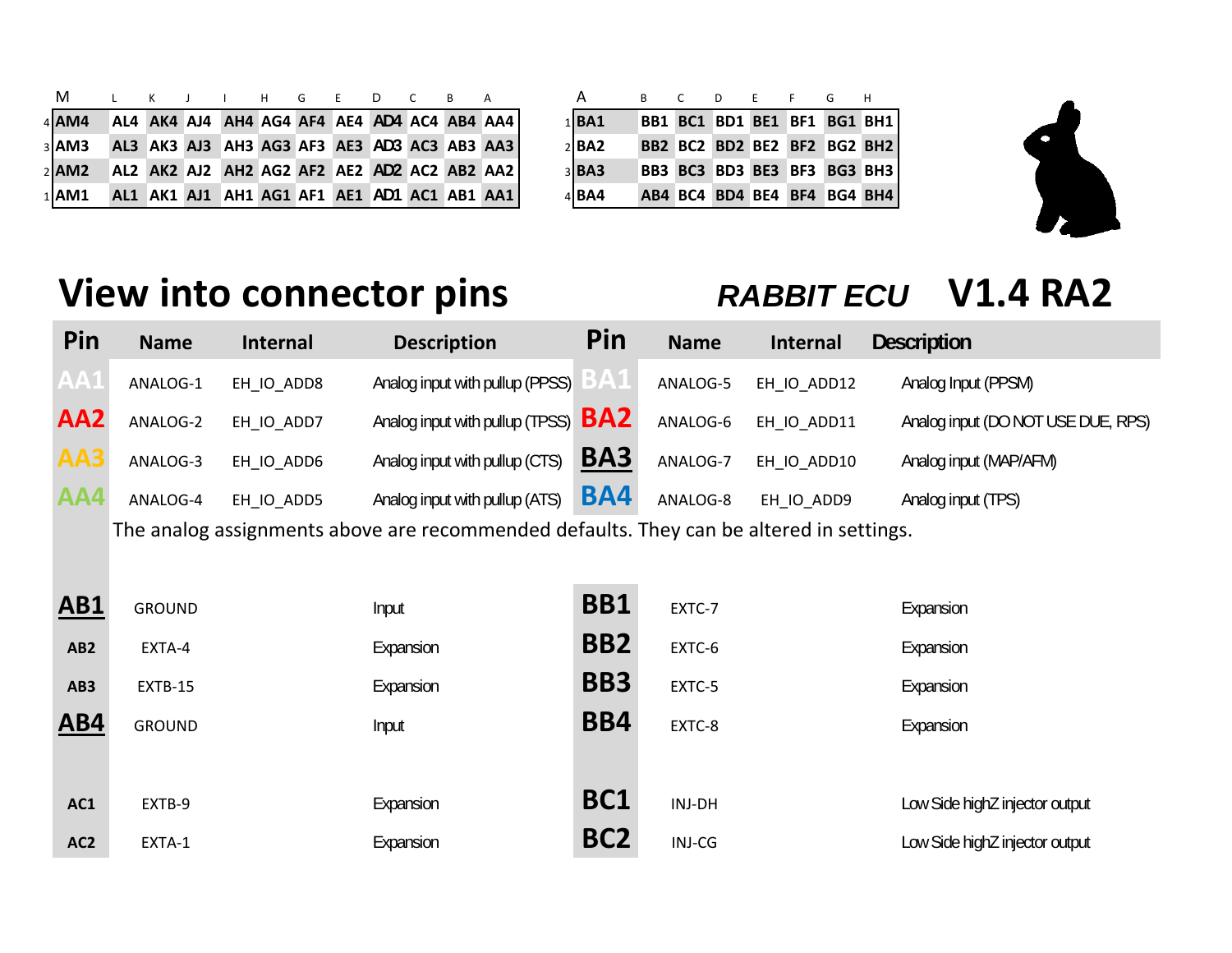| AC3             | EXTB-8        | Expansion             | BC <sub>3</sub> | <b>INJ-AE</b>  | Low Side highZ injector output |
|-----------------|---------------|-----------------------|-----------------|----------------|--------------------------------|
| AC4             | EXTB-7        | Expansion             | BC4             | INJ-BF         | Low Side highZ injector output |
|                 |               |                       |                 |                |                                |
| AD1             | EXTC-4        | Expansion             | <b>BD1</b>      | $\sf NC$       |                                |
| AD <sub>2</sub> | EXTC-3        | Expansion             | BD <sub>2</sub> | EXTB-10        | Expansion                      |
| AD3             | CRANK+        | Input                 | BD <sub>3</sub> | EXTB-16        | Expansion                      |
| AD4             | $CAM+$        | Input                 | <b>BD4</b>      | EXTB-5         | Expansion                      |
|                 |               |                       |                 |                |                                |
| AE1             | UEGO H-       | Low Side              | <b>BE1</b>      | $NC$           |                                |
| AE2             | EXTA-3        | Expansion             | BE <sub>2</sub> | $\sf NC$       |                                |
| AE3             | UEGO Vp       | Signal                | BE3             | EXTB-18        | Expansion                      |
| AE4             | UEGO Vs       | Input                 | BE4             | EXTB-6         | Expansion                      |
|                 |               |                       |                 |                |                                |
| <b>AF1</b>      | <b>GROUND</b> | Input                 | <b>BF1</b>      | $NC$           |                                |
| AF <sub>2</sub> | UEGO Vg       | Output                | BF <sub>2</sub> | EXTB-17        | Expansion                      |
| AF3             | CAN1-H        | 1/O                   | BF3             | EXTB-11        | Expansion                      |
| AF4             | CAN1-L        | 1/0                   | BF4             | <b>EXTB-12</b> | Expansion                      |
|                 |               |                       |                 |                |                                |
| AG1             | MOTOR-1N      | Push Pull (IGT-C DUE) | <b>BG1</b>      | 12V POWER      | Input                          |
| AG <sub>2</sub> | MOTOR-2N      | Push Pull (IGT-D DUE) | <b>BG2</b>      | <b>GROUND</b>  | Input                          |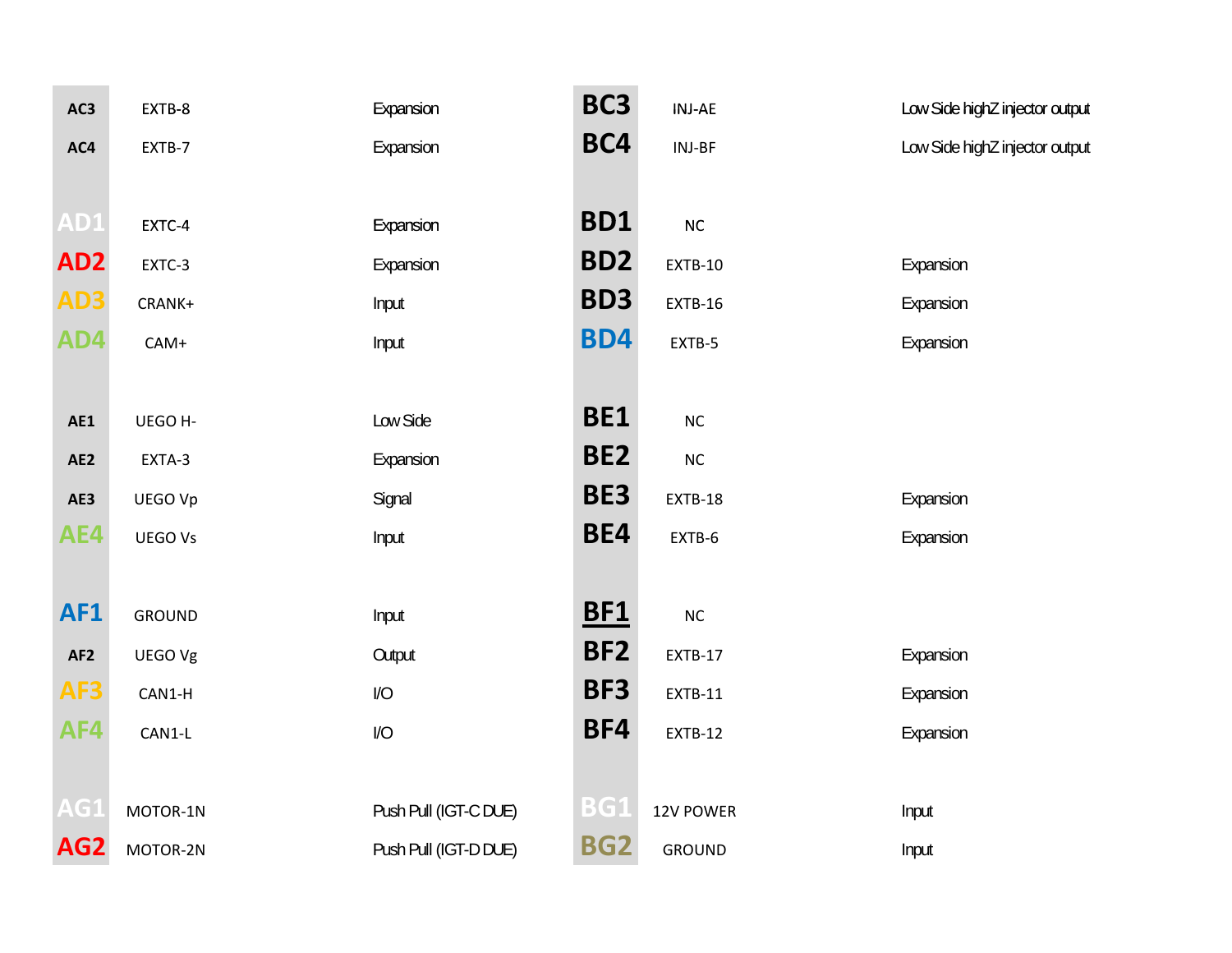| AG3             | MOTOR-3N      | Push Pull (IGT-E DUE) | BG <sub>3</sub> | EXTB-4                                                 | Expansion |
|-----------------|---------------|-----------------------|-----------------|--------------------------------------------------------|-----------|
| AG4             | MOTOR-4N      | Push Pull (IGT-F DUE) | BG4             | EXTB-3                                                 | Expansion |
|                 |               |                       |                 |                                                        |           |
| AH1             | MOTOR-2P      | Push Pull (IGT-H DUE) | <b>BH1</b>      | 12V POWER                                              | Input     |
| AH <sub>2</sub> | MOTOR-1P      | Push Pull (IGT-G DUE) | <b>BH2</b>      | <b>GROUND</b>                                          | Input     |
| AH <sub>3</sub> | MOTOR-4P      | Push Pull (IGT-B DUE) |                 | <b>BH3</b> 12 POWER SIG                                | Input     |
| AH4             | MOTOR-3P      | Push Pull (IGT-A DUE) |                 | <b>BH4</b> POWER RELAY                                 | Low Side  |
|                 |               |                       |                 |                                                        |           |
| $A$ J $1$       | RELAY-3       | Low Side              |                 | Firing order A-B-C-D-E-F-G-H                           |           |
| AJ <sub>2</sub> | RELAY-2       | Low Side              |                 |                                                        |           |
| AJ3             | RELAY-1       | Low Side              |                 | EXTA, EXTB AND EXTC are internal expansion connectors. |           |
| <u>AJ4</u>      | RELAY-4       | Low Side              |                 | They can be used to connect to optional expansion      |           |
|                 |               |                       |                 | daughter boards, or DIY projects.                      |           |
| AK1             | RELAY-7       | Low Side              |                 |                                                        |           |
| AK <sub>2</sub> | RELAY-8       | Low Side              |                 |                                                        |           |
| AK3             | RELAY-5       | Low Side              |                 |                                                        |           |
| <b>AK4</b>      | RELAY-6       | Low Side              |                 |                                                        |           |
|                 |               |                       |                 |                                                        |           |
| AL1             | <b>GROUND</b> | Input                 |                 |                                                        |           |
| AL2             | <b>GROUND</b> | Input                 |                 |                                                        |           |